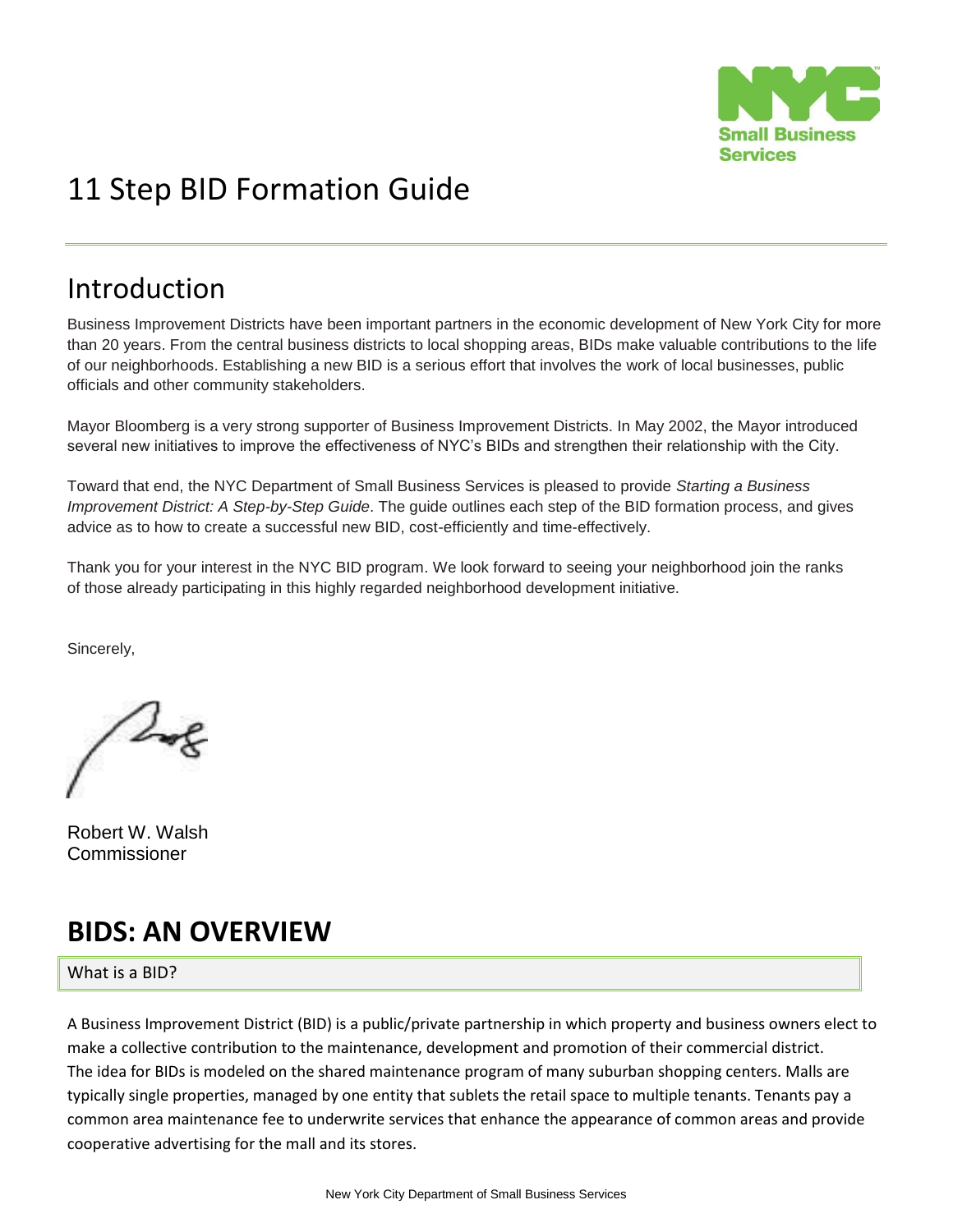A BID works in much the same way. However, because the BID is set in an urban context, multiple property owners agree to the extra fee (assessment). Thus, stakeholders in a commercial district can align themselves in much the same way to improve their area.

Several advantages result from this arrangement:

- o a cleaner, safer and more attractive business district
- o a steady and reliable funding source for supplemental services and programs
- $\circ$  the ability to respond quickly to changing needs of the business community
- $\circ$  the potential to increase property values, improve sales and decrease commercial vacancy rates
- $\circ$  a district that is better able to compete with nearby retail and business centers

#### NEW YORK CITY'S BID PROGRAM: PAST TO PRESENT

**1960s and 1970s:** New York's BID movement began in response to limited public resources and deteriorating commercial districts.

**1976:** The City offered to make capital improvements within certain commercial districts on the condition that the property owners benefiting would maintain them. Local property owners agreed to provide the needed maintenance, and state legislation was passed to form the first Special Assessment District (SAD). Fulton Mall in Brooklyn, the first SAD, was formed in 1976.

**1981/82:** Legislation permitting property owners to define and self-fund similar districts, called Business Improvement Districts, was passed in New York State and City.

**1984:** Con Edison and other property owners around Union Square Park decided to take advantage of the new State and City legislation and formed the first New York City BID in the 14th Street-Union Square area.

**1984-2003:** 45 districts have been established and provide services throughout Manhattan, Brooklyn, Queens and the Bronx.

**2003-2012:** There are now 67 BIDs throughout all five boroughs of New York City, more than in any other US city. Of the 23 BIDs formed during the Bloomberg administration, 20 are in the outer boroughs.

#### What does a BID do?

Business Improvement Districts deliver a range of supplemental services in coordination with municipal services and invest in the long-term economic development of their districts.

The services provided by the BID are supplemental to the services provided to the district by the City. For example, if a BID provides sanitation services, it will still receive the same level of service from the Department of Sanitation as it did before supplemental services were added.

Supplemental Services/Improvements May Include:

#### **Maintenance**

- o Street/sidewalk cleaning
- o Graffiti removal

#### **Public Safety/Hospitality**

- o Public safety officers
- o Visitor assistance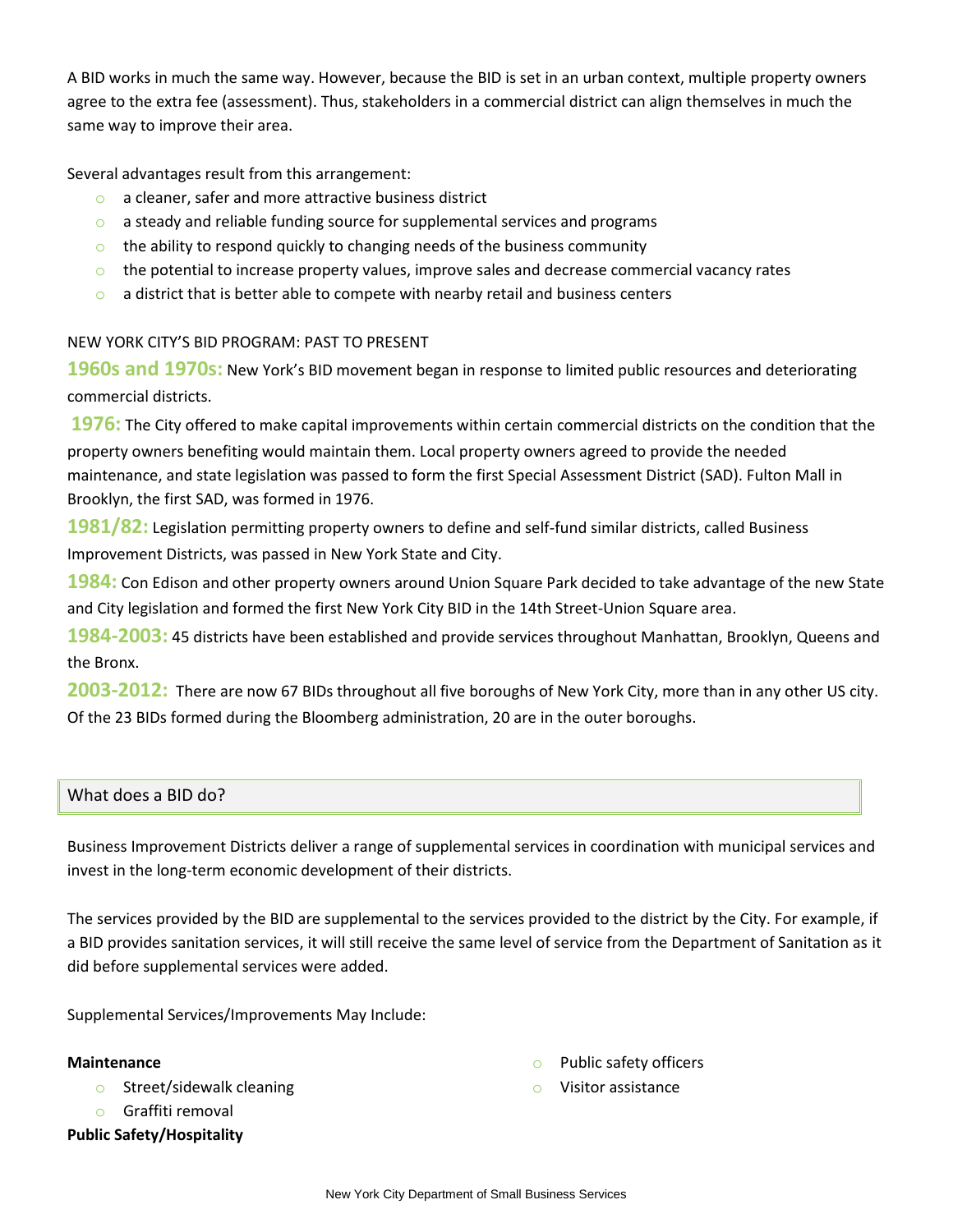#### **Business Development**

- o Commercial vacancy reduction
- o Business mix improvement

#### **Marketing**

- o Special events
- o District public relations
- o Promotional materials
- o Holiday decorations

#### **Capital Improvements**

o Improved streetlights

#### o Custom trash receptacles

- o Directional street signage
- o Custom news boxes
- o Flower boxes

#### **Landscaping**

- o Planting trees/flowers
- o Tree pit maintenance

#### **Community Service**

- o Fundraising
- o Charitable events
- o Homeless and youth services

#### How are BID services paid for?

Funds to pay for BID programs and services are generated from a special assessment paid by the benefited property owners. (Note: Many leases have a clause that allows property owners to pass the BID assessment on to their tenants.) The assessment is billed and collected by the City of New York and then disbursed to the BID, which in turn delivers the district's services.

#### WHAT IS A BID ASSESSMENT?

A BID assessment is a fee that each property owner pays to support the operations of the BID. The sum of all the individual assessments that property owners pay comprise the total yearly assessment of the BID, and underwrite most, if not all, annual operating expenses. The total yearly assessment is unique to each BID in NYC, ranging from \$53,000 to over \$11 million.

#### Example

In the figure below, the green boxes represent properties within the boundaries of "ABC" BID. Each of the owners of the shaded properties pays a yearly assessment. The sum of these assessments is the total assessment budget of "ABC" BID, which is spent to provide services and improvements to the shaded properties, exclusively.

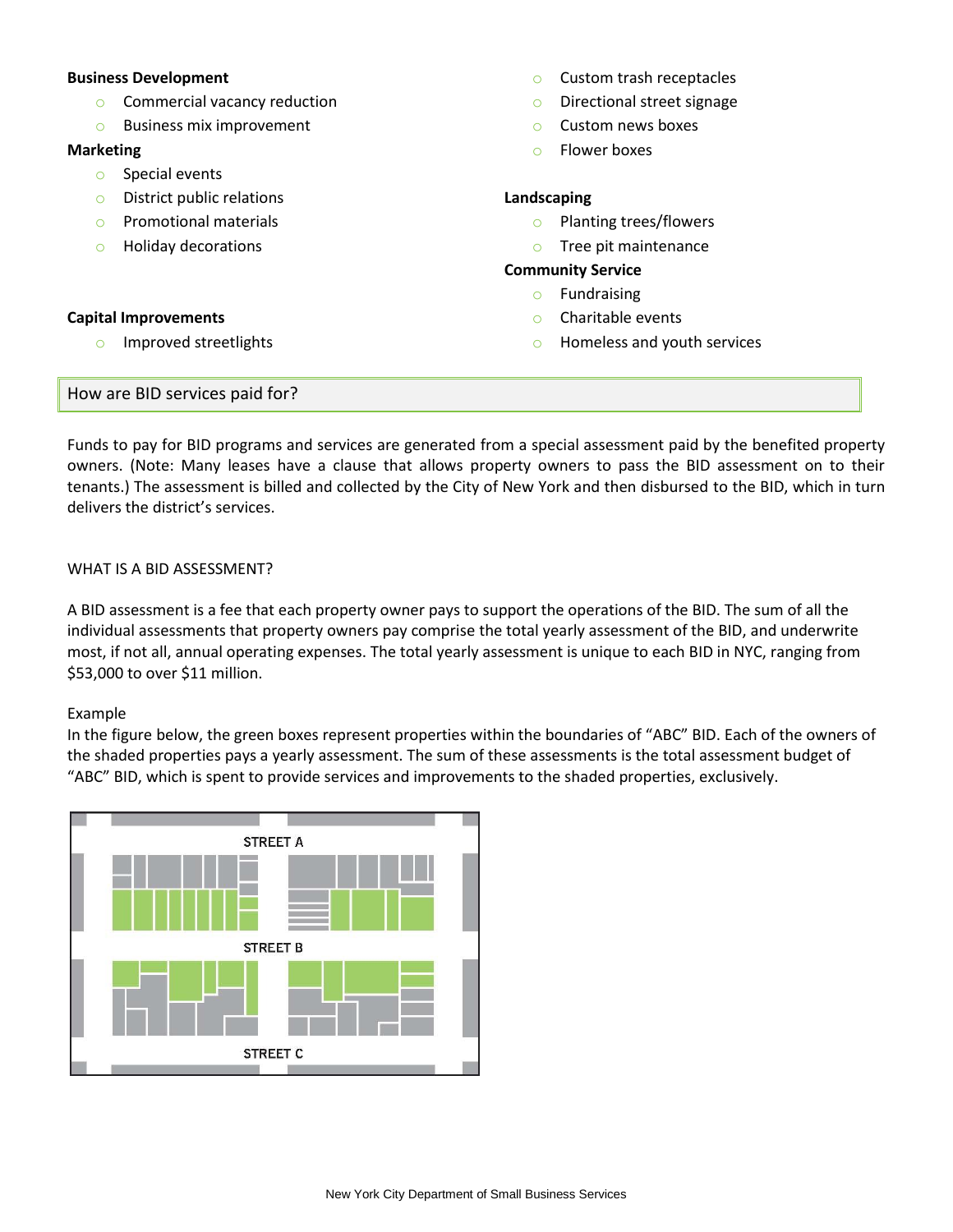#### **Different Properties Pay Different Assessments**

| <b>Property Type</b>                           | Assessment                         |
|------------------------------------------------|------------------------------------|
| Occupied commercial or industrial properties   | All are assessed and pay the       |
|                                                | commercial rate*                   |
| Not-for-profit owned and occupied properties   | Generally do not pay an assessment |
| City, State and/or Federal government occupied | Do not pay an assessment           |
| properties                                     |                                    |
| Residential properties                         | Generally pay reduced assessments  |

Vacant properties generally pay reduced assessments

\*The amount paid by each commercial or industrial property owner is determined by a formula that each BID creates for its district during the formation process. Formulas are based on property size and/or value.

#### Who oversees the BID?

Each BID is governed by a Board of Directors that is elected by the members of the district. The Board of Directors has a fiduciary responsibility to the BID and hires the management that administers the BID on a day-to-day basis. The Board is divided into classes that include: commercial property owners, commercial tenants, residents and public officials. (Public officials include the Mayor, Comptroller, Borough President and a member of the City Council and are de facto board members.) BID members vote for directors in their respective classes. The majority of directors must be property owners.

#### How is a BID formed?

BIDs represent a long-term financial commitment; therefore the formation of a new BID requires the support of the property owners and commercial tenants in the district. The City creates BIDs only when there is widespread support among property owners & commercial tenants who are fully informed about the proposed program. This guide provides a roadmap for planning and securing support for a new Business Improvement District.

USING THIS GUIDE: BID formation is divided into three phases

- o Phase One: Planning
- o Phase Two: Outreach
- o Phase Three: Legislative Authorization

This guide is designed to lead you through the 11 steps of the first two phases of BID formation: Planning and Outreach. Each step outlines the actions items needed to complete the step. You will be responsible for documenting the entire planning and outreach effort and submitting that documentation to the Department of Small Business Services (SBS) before the legislative authorization process (Phase 3). SBS will review your documentation at that point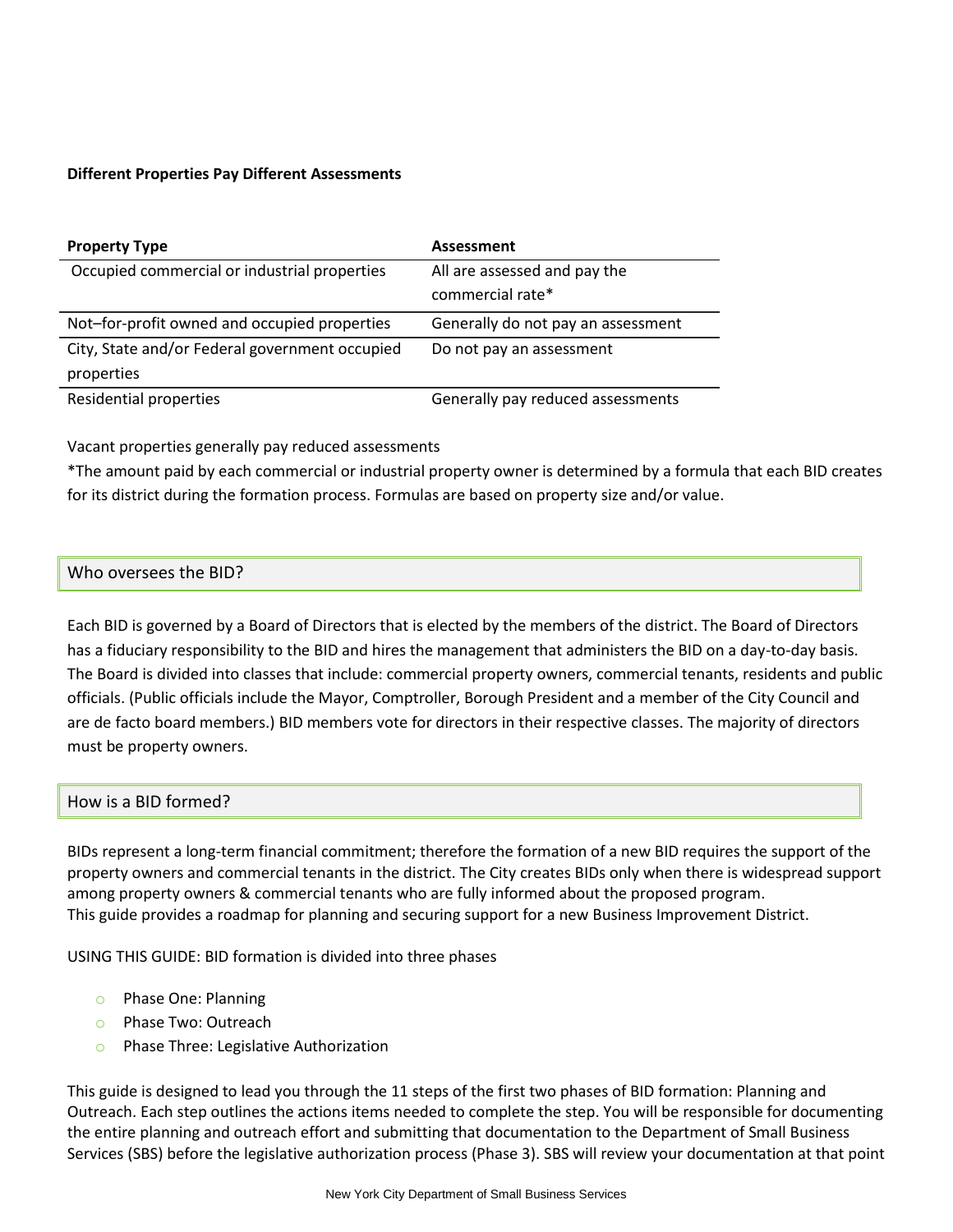to determine whether the proposed BID is ready to proceed, and if so, will lead you through the remainder of the formation process.

Three Important Points:

1. Read the entire guide before formally beginning the process so that you have a good understanding of the project workflow.

2. Templates and examples of certain documents are provided on the SBS website, and are referenced throughout the guide. Refer to www.nyc.gov/smallbiz throughout the process to download these documents and to obtain BID program updates.

3. This manual is designed to supplement, not replace the assistance you will receive from SBS staff. A member of SBS's staff will be assigned to assist and advise you along the way. This individual will be your most important resource. BID formation poses different challenges in every proposed district, and the staff member assigned to your project can help you deal with the unique challenges you may encounter.

# **THE BID PROCESS: 11 STEP GUIDE**

## **PHASE 1: PLANNING**

Step 1: Contact the Department of Small Business Services (SBS)

Any group or individual considering BID formation should contact SBS before proceeding with the following steps. If you have not yet contacted SBS regarding BID formation, please call 311 and ask for the Business Improvement Districts program or fill out the contact form [here.](http://www.nyc.gov/html/sbs/html/neighborhood_development/contact.shtml)

#### Step 2: Determine whether or not to form a BID

#### **ACTION ITEMS**

- 1. Complete Quick Diagnostic Check to See if a BID Might Work in Your Neighborhood.
- 2. Write Statement of Need.

## **1. IS A BID RIGHT FOR MY NEIGHBORHOOD?**

The feasibility of implementing a BID depends on several factors:

- 1. PROPERTY USAGE
- 2. STABLE COMMERCIAL OCCUPANCY RATES
- 3. STRONG LOCAL SUPPORT
- 4. FUTURE DEVELOPMENT

#### **PROPERTY USAGE**

The majority of funding for most BIDs comes from a special assessment levied upon the commercial property in a district. Therefore, it is important that the area you are considering for a BID contain an adequate base of commercial property to generate the special assessment. Keep the following guidelines in mind:

 $\circ$  Residential properties should be kept to a minimum because they generally contribute a lower assessment.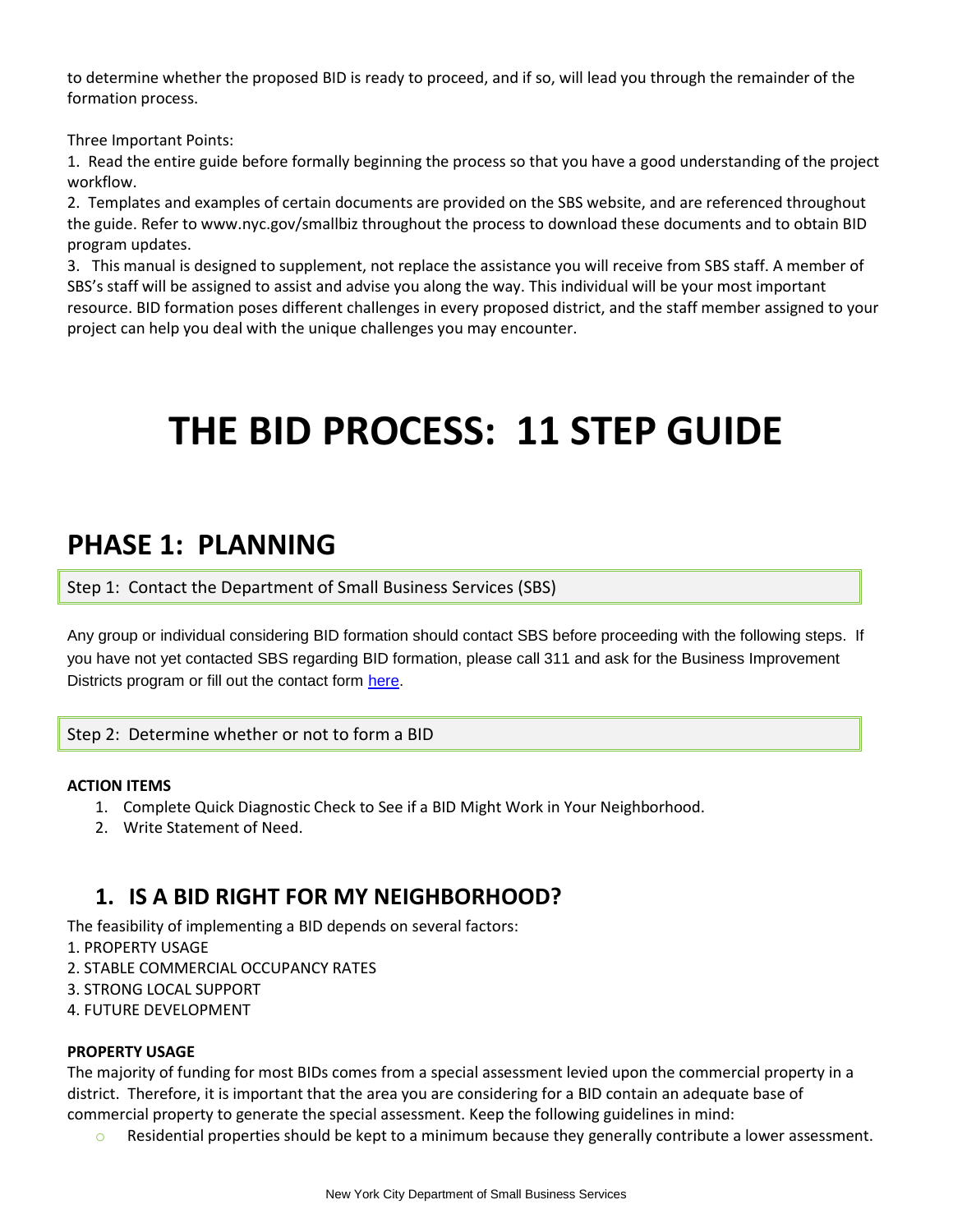- $\circ$  There should be few government and other tax-exempt property owners, since they are exempt from any BID assessment.
- o There should be little undeveloped property.

#### **STABLE COMMERCIAL OCCUPANCY RATES**

The ability to generate adequate assessment revenue is dependent upon the current economic activity in the district. Therefore, BIDs are best situated in areas that are economically stable, and do not exhibit vacancy rates in excess of 20%.

#### **WHAT IF MY NEIGHBORHOOD IS ECONOMICALLY DEPRESSED?**

Property owners who have vacant buildings or land may be hesitant to support a new BID since they cannot pass the BID assessment along to a tenant, but instead, must absorb the cost directly. This increases their carrying cost on an already unproductive property. Chronically high vacancy rates indicate that stakeholders within a district should focus on strategic investments and business development which will stimulate further private investment before they consider forming a BID. Once there is increased activity, there will also be a greater demand for the supplemental services that a BID is best suited to provide.

#### **STRONG LOCAL SUPPORT**

The process of organizing and administering a BID requires public review, approval and oversight. It is important that local elected officials and community board members understand and support the concept of BIDs. Generally, local elected officials are supportive of BIDs because they recognize that BIDs deliver a higher level of service that directly benefits their constituents. You may wish to meet with your elected officials early in the process, especially if they have been newly elected, and discuss how BIDs have improved other neighborhoods throughout New York City.

#### **FUTURE DEVELOPMENT**

Funding for certain capital improvements may not include maintenance for the improvement. In some cases, capital allocations are made on the condition that the resulting improvement will be maintained over time with funds from another source. A BID can be an excellent mechanism to provide maintenance services for these improvements.

Complete this checklist to see if a BID might work for your neighborhood. If most of the boxes are checked, then your neighborhood is likely to be a good candidate.

#### **CONDITIONS**

- $\Box$  Local elected officials and community board members are supportive of BID policy.
- $\Box$  Property owners have a proven track record of working together and investing in their neighborhood.
- $\Box$  Existing local development organizations will be involved in the formation effort.
- $\Box$  There is significantly more commercial property than residential property.
- $\Box$  There are few public and non-profit property users.
- $\Box$  There is little vacant land.
- $\Box$  There is a low vacancy rate (less than 20%).
- $\Box$  There are current or pending capital improvements

#### **WHAT IF MY NEIGHBORHOOD LACKS MANY OF THESE CHARACTERISTICS AND CONDITIONS?**

Even if your neighborhood does not currently exhibit many of the characteristics important to a BID, the area may be ready for a BID in the future. In the interim, work should be done on building partnerships, encouraging investment and laying foundations for a healthier commercial district. Forming a merchants association is a good first step towards a healthier commercial district. SBS can provide guidance on merchant organizing and district management.

## **2. STATEMENT OF NEED**

Summarize the case for a new BID in a brief Statement of Need.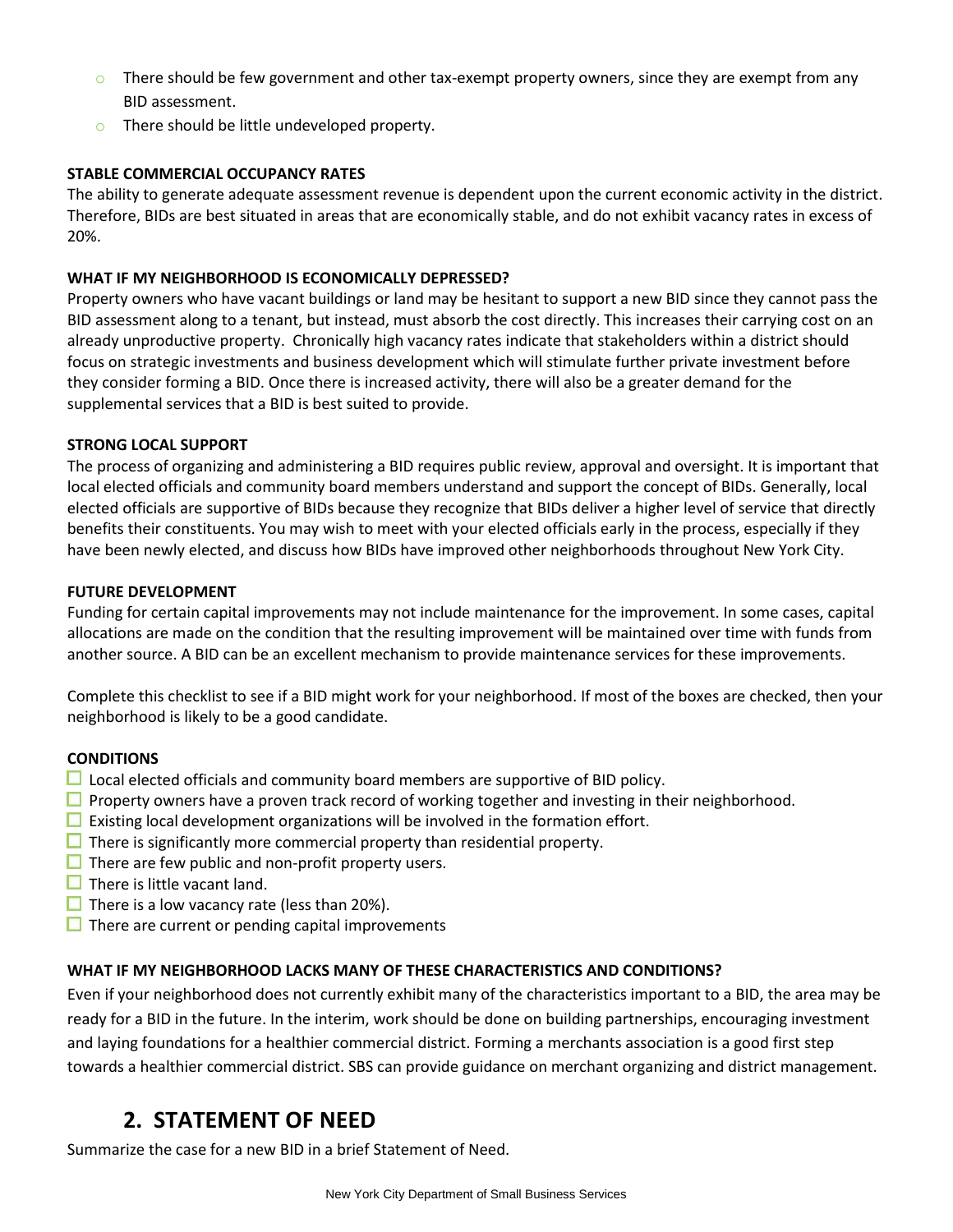- o Consider the following questions in developing the Statement:
- o What kind of commercial district is being considered?
- $\circ$  How would you describe the major user groups (shoppers, residents, day time office workers, tourists) and the businesses that are there?
- $\circ$  What are the quality of life concerns that the BID could address immediately? For example, what is the need for better maintenance of streets, sidewalks, street furniture and public places throughout the district?
- o What are the long term development goals for the district?
- o How could a BID support these goals?

The Statement of Need should be submitted to SBS, as well as to those individuals whose participation you would like to have throughout the BID planning and outreach process.

#### Step 3: Form a steering committee

Assemble a steering committee of individuals that have a stake in the proposed BID. Representatives from each of the following groups should be recruited to join the committee:

- o commercial/industrial property owners
- o commercial tenants (tenants may be retail, office or industrial businesses)
- o local elected officials
- o residents
- $\circ$  community organizations (these may include: merchants associations, local development corporations, universities,
- o hospitals and other not-for-profits)

The steering committee should:

- $\circ$  be comprised of a majority of property owners
- $\circ$  represent the varied interests of the area
- $\circ$  be able to reach a consensus on important issues
- $\circ$  include individuals who are respected by other property and business owners not presently represented on the committee

#### Step 4: Hold an initial steering committee meeting

#### ACTION ITEMS

- 1. Select Steering Committee Chairperson.
- 2. Agree on a Vision for the District.
- 3. Define Tentative Boundaries.
- 4. Identify Resource Needs and Funding Sources.
- 5. Set a Project Plan.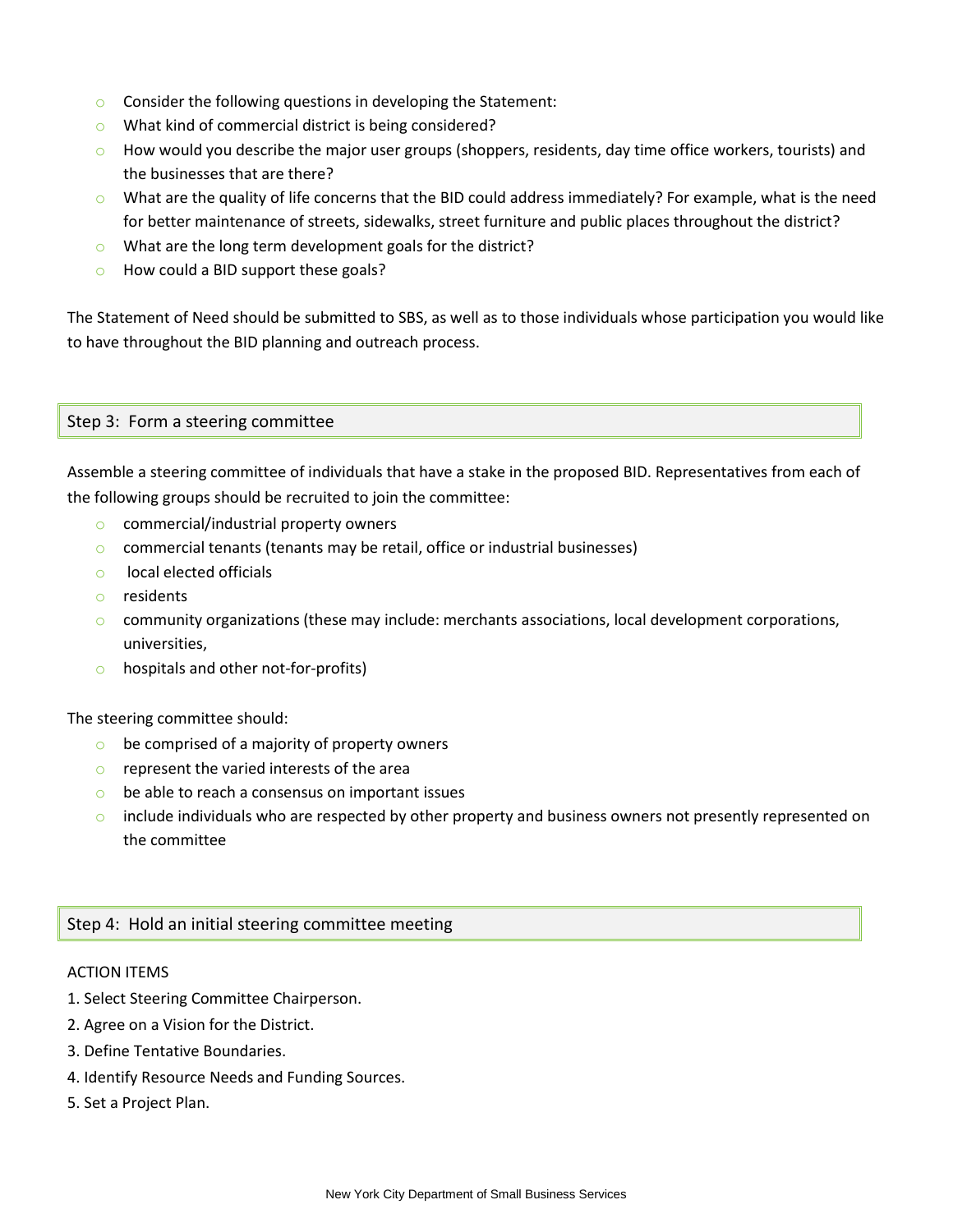Hold an initial steering committee meeting with all of the members. (Make sure that your SBS project manager attends the first steering committee meeting.)

#### **1. SELECT STEERING COMMITTEE CHAIRPERSON**

The first piece of business for the committee is to choose a chairperson.

The chairperson should:

- o have extensive knowledge of the community
- $\circ$  be capable of gaining the support of property and business owners
- $\circ$  have a history of involvement within the community
- $\circ$  have a reputation for seeking positive change within the community
- $\circ$  have a vested interest in the long-term economic stability of the area

The chairperson will:

- $\circ$  lead the steering committee through the 7 remaining steps in the planning and outreach phase of BID formation
- o communicate regularly with SBS
- o ensure that target dates in project plan are met according schedule
- $\circ$  represent the committee in the formal approval phase of the BID formation process

#### **2. AGREE ON A VISION FOR THE DISTRICT**

The committee should agree upon a common vision for the development and management of the proposed district. Ask your committee members to consider the district. Why have they joined the committee? What kind of a place do they want the district to be? What is the area's greatest potential? Which goals are most widely held?

Capture a range of ideas and build a statement that adequately reflects the thinking of the group. Publish and circulate the vision statement to each member and invite them to respond to it. Refine the statement as the planning process unfolds. A good vision statement is a shared point of view that will mobilize the community and help prioritize the work of the BID. (See [Sample Vision Statement\)](http://www.nyc.gov/html/sbs/downloads/pdf/neighborhood_development/business_improvement_districts/sample_vision_statement.pdf)



#### **3. DEFINE TENTATIVE BOUNDARIES**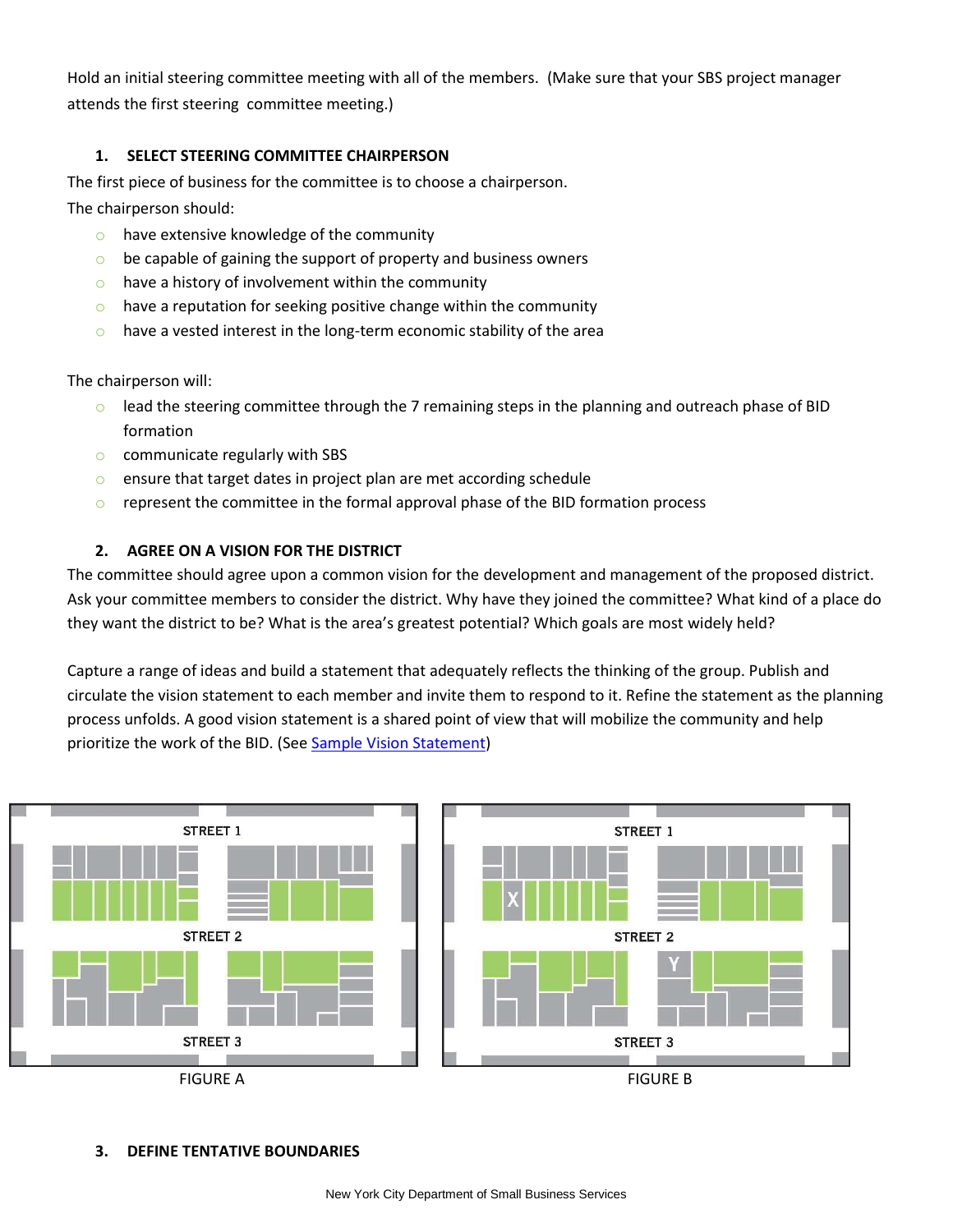Once the group has articulated its vision, it must consider the tentative boundaries for the district. Although the boundaries may change as the planning process unfolds, they need to be estimated up front in order to estimate the costs of proposed services and understand who to contact during outreach. The boundaries should state exactly which streets to include, specifying the side(s) of the streets if necessary.

Properties in the district should be contiguous. The shaded areas in the figures above represent the tentative boundaries of two different BID plans. The properties in the shaded areas pay for and are entitled to receive BID benefits (services/improvements). Non-shaded properties do not pay and are not entitled to BID benefits.

Figure A is a good example of a BID with contiguous boundaries. In Figure B, the proposed BID properties are noncontiguous, because properties (x) and (y) are not included in the plan. Figure B's boundaries are problematic because it is difficult to provide services to participating properties without also providing services to properties (x) and (y). For example, it would be nearly impossible to provide sanitation services along Street 2 without properties (x) and (y) also benefiting.

Once tentative boundaries are determined, they should be submitted to SBS. Upon receipt of the boundaries, SBS will prepare a map and return it to the steering committee.

The same guidelines that you considered when thinking about the feasibility of a BID should be revisited in determining the tentative boundaries:

- $\circ$  There should be more commercial property than residential property.
- $\circ$  There should be few government and other tax-exempt properties.
- o There should be little vacant land/property.

#### **4. IDENTIFY RESOURCE NEEDS AND FUNDING SOURCES**

**Staffing.** It is reasonable to assume that the formation of a new BID will require anywhere from 20-40 hours of work per week and that time and staffing requirements will increase during the outreach phase.

**Other Resources.** You can also expect to incur certain non-personnel expenditures as well, such as office supplies, postage and local advertisements.

**Available Funding.** The steering committee should consider how to fund the BID formation process and identify possible funding sources. In many cases, the members of the committee contribute funds that are reimbursed once the district is established. SBS also awards a limited number of BID planning grants, usually in low to moderate income neighborhoods, on an annual basis.

#### **5. SET A PROJECT PLAN**

The steering committee should draft a project plan (see [Project Plan Template\)](http://www.nyc.gov/html/sbs/downloads/pdf/neighborhood_development/business_improvement_districts/bid_project_plan_template.pdf). The purpose of the project plan is to set target dates for the completion of the action items listed at the beginning of each step. The plan should help the committee use its time as efficiently as possible. You may need to adjust the dates as the actual deliverables are completed ahead or behind schedule. As this occurs, revise and redistribute the plan to all committee members.

Step 5: Develop of database of property owners and commercial tenants.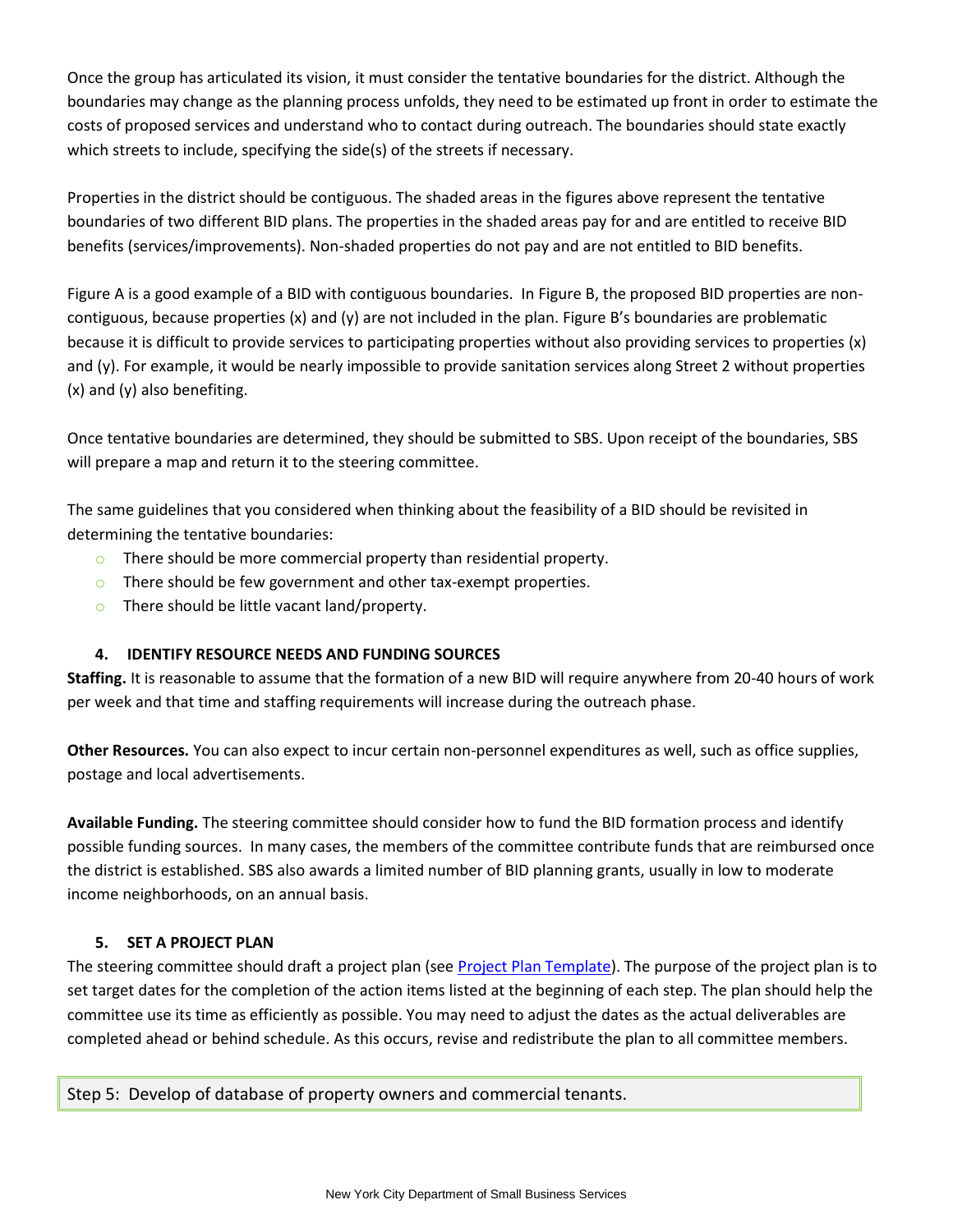Once the tentative boundaries have been established, a database that contains information on the properties, property owners and commercial tenants within those boundaries must be developed.

In the following steps, you will use the information in the database to contact property owners and commercial tenants about the BID, soliciting their feedback and support. **Remember to keep accurate records of these communications because outreach is an important consideration in the public approval process.**

SBS will supply the initial database. The database you receive from SBS will be structured in such a way as to ensure that property owner data and commercial tenant data are kept separate. Please maintain this format.

All required data will be in the database that you receive from SBS except the names and addresses of commercial tenants. SBS uses the City's real estate tax assessment roll to collect data on property owners, and data on commercial tenants is unavailable through this source.

The steering committee can gather this data directly by personally contacting tenants. Personally contacting these individuals is not only a way to gather accurate data, but is also an excellent way to gain support for the proposed BID.

Commercial tenant data may also be acquired by visiting the NYC Science, Industry and Business Public Library branch (188 Madison Avenue, 212-592-7000) and using the Information USA database or the Coles reverse directory. Steering committees seeking commercial tenant data in Manhattan can also use COSTAR. (Note: COSTAR is proprietary and not available at the library.)

Later in the process, you will begin tracking the positions (support or opposition) of property owners on the issue of the BID. A field is provided and pre-labeled for this data. You will also need to produce logs of phone calls and meetings with property owners and commercial tenants. Worksheets are provided and pre-labeled for this data as well.

#### **A GOOD DATABASE SHOULD INCLUDE:**

- 1. The tax block and lot numbers and address of each property.
- 2. Information on the use and assessed value of all properties.
- 3. Names of all property owners and commercial tenants.
- 4. Mailing addresses for all property owners and commercial tenants.
- 5. Fields to track which property owners support the BID and which are in opposition.
- 6. Phone / fax numbers and email addresses for all property owners and commercial tenants (where possible).

7. Worksheets to keep logs of personal phone calls and individual meetings with property owners and commercial tenants.

Step 6: Conduct a needs assessment survey.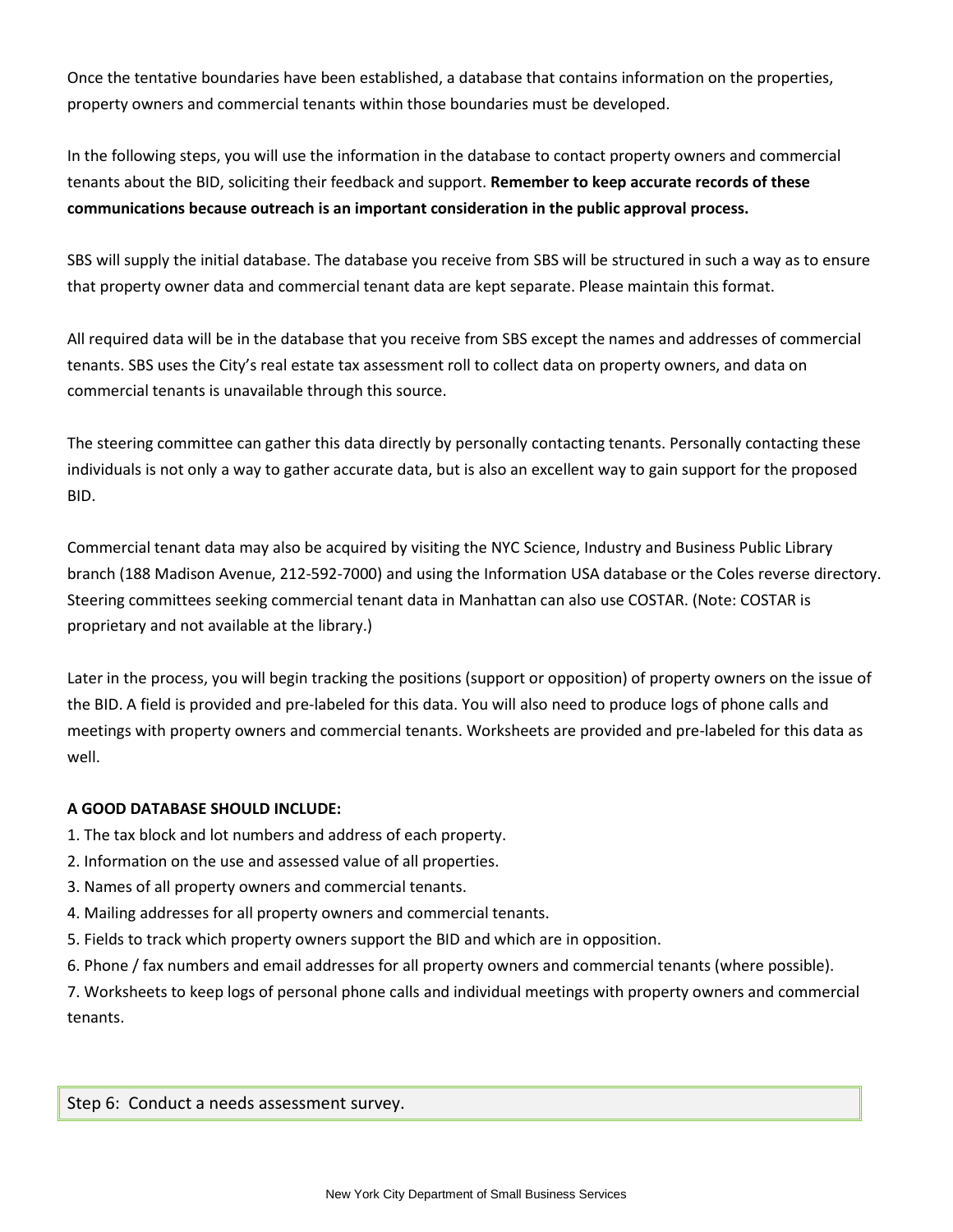#### ACTION ITEMS

- 1. Prepare a Needs Assessment Survey.
- 2. Distribute the Needs Assessment Survey.
- 3. Collect Survey and Record Results.

#### **1. PREPARE A NEEDS ASSESSMENT SURVEY**

A Needs Assessment Survey helps you determine which services and programs the stakeholders want to provide within the district. The responses from this survey will be used to develop the proposed district plan in Step 7.

The steering committee can us[e this survey form](http://www.nyc.gov/html/sbs/downloads/excel/neighborhood_development/business_improvement_districts/districtneedssurvey.xls) or develop a customized version.

#### **2. DISTRIBUTE THE NEEDS ASSESSMENT SURVEY**

Mail or hand-deliver the survey to all property owners and commercial tenants. Residents and shoppers can also be surveyed to understand the district from the prospective of its "users."

#### **3. COLLECT SURVEY AND RECORD RESULTS**

A concerted effort should be made to collect as many completed surveys as possible. Once surveys have been collected, the results should be tabulated and reviewed by the committee members.

#### Step 7: Draft the district plan

#### ACTION ITEMS

- 1. Determine Services/Improvements.
- 2. Determine First Year Budget.
- 3. Determine Assessment Formula.
- 4. Submit Plan to SBS.
- 5. Obtain a Mock Run of Billing.

The district plan is the most important deliverable in the planning process. The district plan is the "business plan" for the BID. It describes the programs and services to be delivered by the BID, the operating budget for the BID and the formula used to calculate the special assessment. Once complete, the district plan should answer all reasonable questions about the intentions of the new BID. (See a [sample district plan\)](http://www.nyc.gov/html/sbs/downloads/pdf/neighborhood_development/business_improvement_districts/sample_district_plan.pdf).

#### **1. DETERMINE SERVICES/IMPROVEMENTS**

Review the prior work of the committee and the results of the district needs survey to formulate a list of planned services and improvements for the district plan.

Common services/improvements provided by BIDs include:

- o Sanitation & Maintenance: Maintenance workers are hired to sweep streets/sidewalks and bag trash for pickup. Many BIDs also remove graffiti and paint public amenities (light poles, mailboxes, etc.) on a regular basis.
- $\circ$  Security & Hospitality: Public safety officers are hired to serve as unarmed security guards. These officers often also provide hospitality services to visitors by giving them directions and aiding in other ways.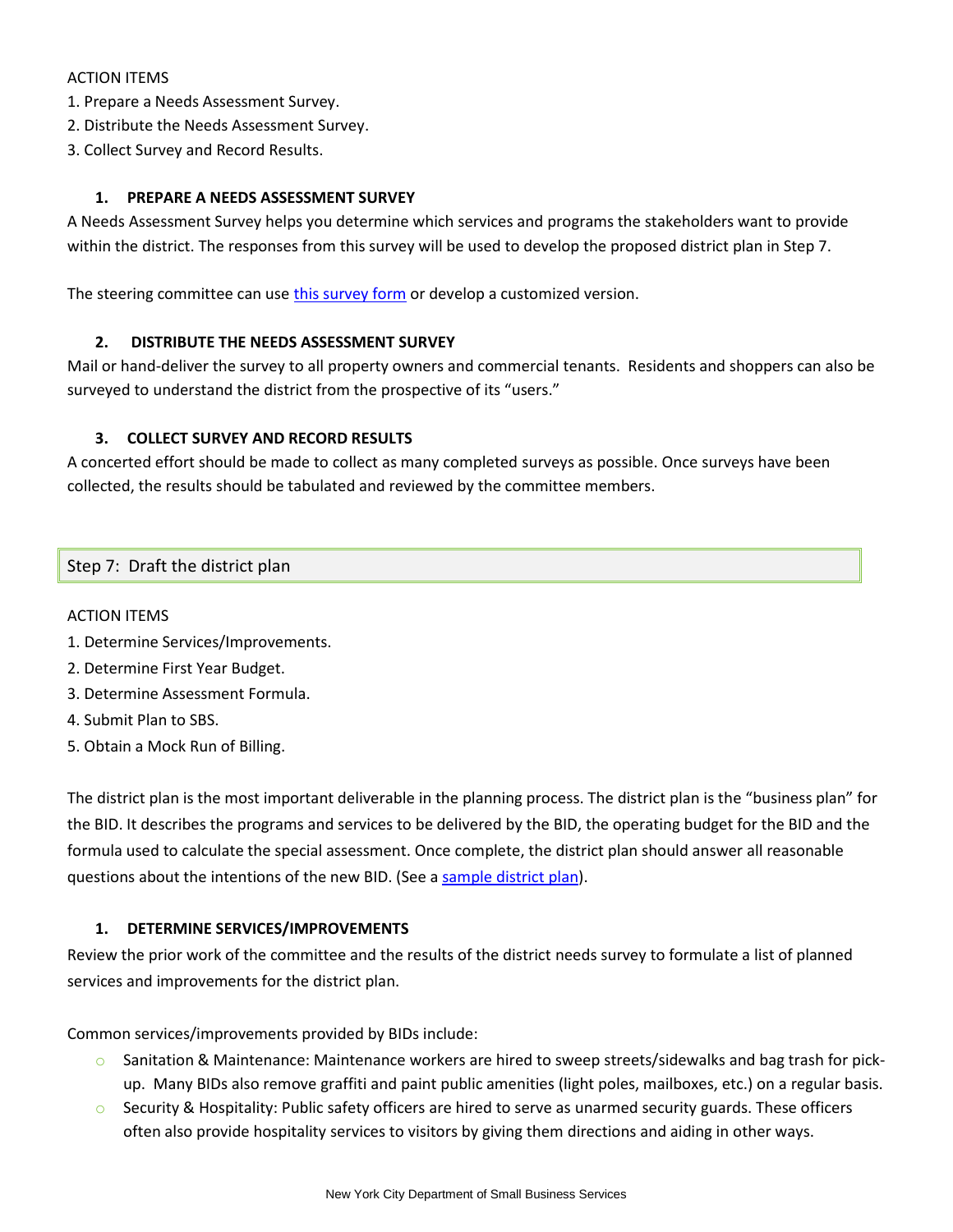- $\circ$  Marketing & Promotion: Common marketing activities include: displaying holiday lights, hanging promotional banners, publishing restaurant/shopping guides and hosting special events. In addition, BIDs may choose to plant flowers/trees to market their district by making it more attractive.
- $\circ$  Capital Improvements: Capital improvements may include: purchasing new trash receptacles, making basic storefront improvements and fencing in tree pits. Some BIDs have developed custom street signage, built newsstands, installed uniform news boxes and renovated parks.

Once you have determined which services/improvements you want to provide, you will need to determine their scope and estimate their cost. For example, if the BID will provide sidewalk maintenance services, you will need to determine how many workers to hire and how many hours a week they will work. The scope will largely be determined by cost. If requested, SBS can provide a list of companies that currently provide services to existing BIDs. This can help in obtaining the cost estimates.

#### **2. DETERMINE FIRST YEAR BUDGET**

The list of programs and services and their estimated costs will yield a **service-driven budget estimate.** It is important to draft a service-driven budget in order to see which services are needed to fully meet the district's needs. The service-driven budget can then be used to determine the assessment required to support the operation.

#### **Consider the following expenses in developing a service-driven budget:**

**Supplemental Services**  Security Sanitation Promotion/Advertising Holiday Lighting Capital Projects **Total Supplemental Services**

#### **General & Administrative**

Staff Salary Staff Fringe Benefits Rent Telephone Printing/Postage Office Supplies Insurance Audit/Legal Payroll Services & Bank Charges **Total General & Administrative**

**Total Program Cost CONTINGENCY TOTAL BUDGET**

**3. DETERMINE ASSESSMENT FORMULA**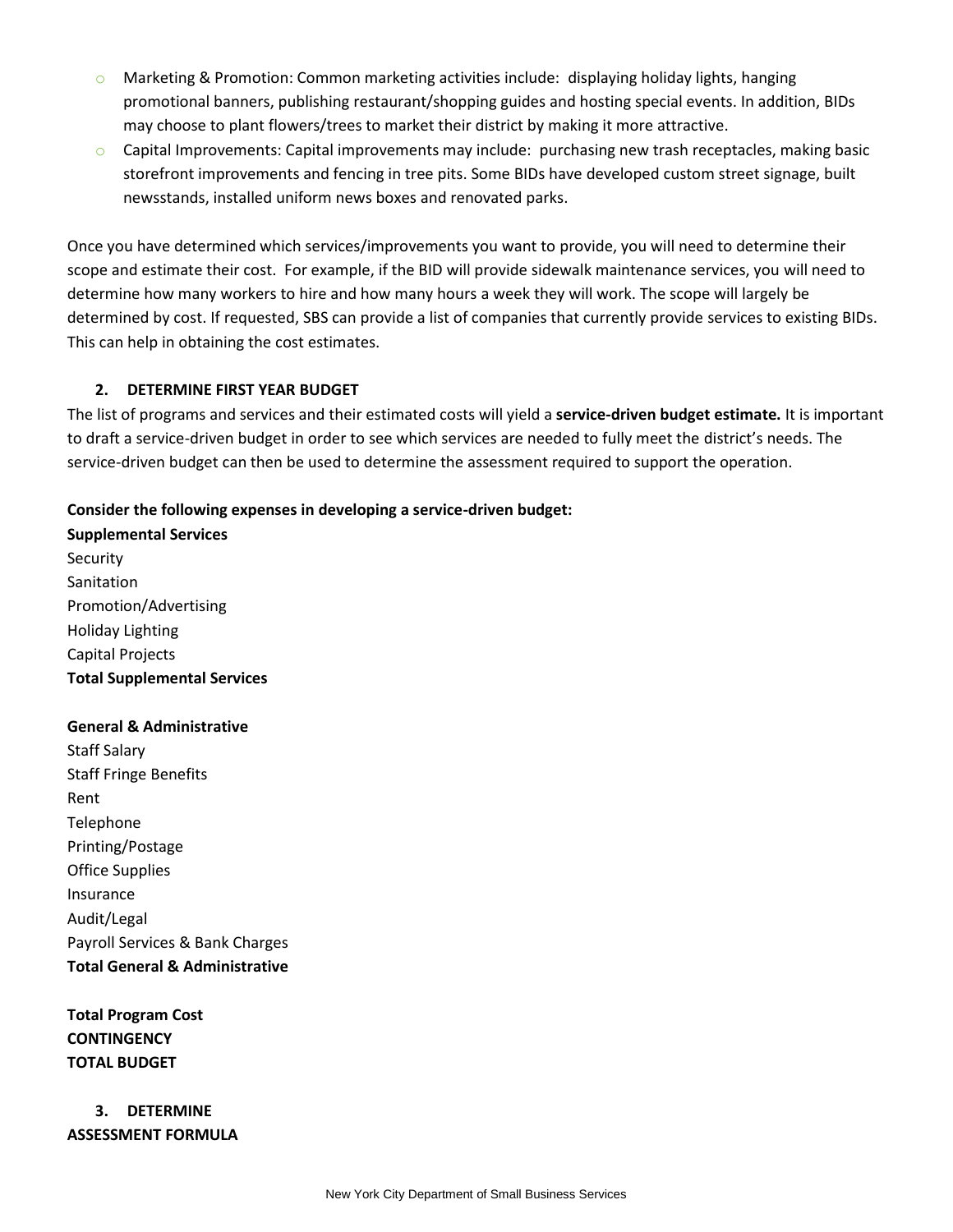The assessment formula is used to compute the amount each property owner must pay on a yearly basis. The objective is to develop an assessment formula where the amount each property owner pays is roughly proportional to the benefit received by the property.

#### **A formula can be based on one or more of the following variables:**

**Formula Option:** Front Footage

**Definition:** The length of the property

from corner to corner as measured along the sidewalk at the front of the property (where main entrance is). **Appropriate Use:** Should be applied when most of the benefit is enjoyed by ground-floor retail.

**Formula Option:** Gross Building Square Footage

**Definition:** The number of square feet calculated by multiplying the lot's width by its length. **Appropriate Use:** Should be applied for mixed use districts that include above ground-floor activity.

**Formula Option:** Assessed Valuation **Definition:** The most recent assessed valuation of the property as defined by the City for use in computing real property tax.

**Appropriate Use:** Should be applied in districts where the assessed value per square foot is highly variable.

Once the assessment is calculated according to a formula, the committee should examine various projected assessments and determine if these assessments seem reasonable. If so, the committee should proceed with the service-driven budget as written. If not, the committee can estimate a more reasonable assessment level and revise budgeted items accordingly.

#### **4. SUBMIT FINAL DRAFT TO SBS**

The district plan should be mailed and emailed to SBS upon completion.

#### **5. OBTAIN MOCK RUN FROM SBS**

Once the budget and assessment formula are determined, SBS can calculate how much each property owner should be billed by performing a mock billing run. This data allows individual property owners to know how much the BID will cost them.

## **PHASE 2: OUTREACH**

Step 8: Send out first informational mailing.

#### ACTION ITEMS

- 1. Set Date for First Public Meeting.
- 2. Prepare and Distribute Informational Packages.

The purpose of the outreach phase is to raise awareness of and to secure support for the proposed district. The steering committee must demonstrate sufficient support in two categories: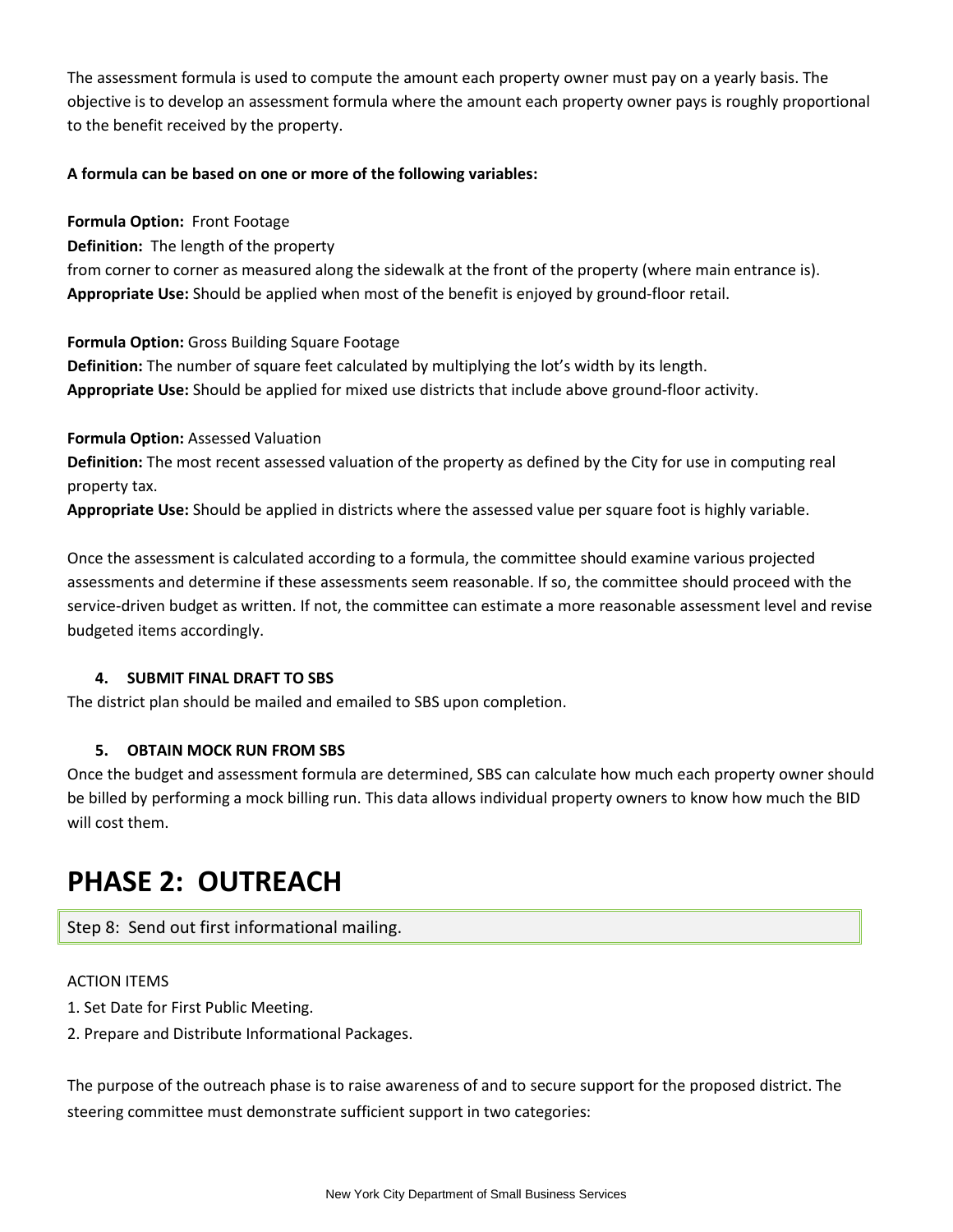- o **Property Owner:** The number of property owners that support/oppose the BID must be tracked and presented as a percent of the total number of property owners in the district.
- o **Assessed Value:** The total AV of the district is the sum of the AV of each of the properties within the district. The AVs of all supportive properties should be added together and presented as a percent of the total assessed value of the district.

The steering committee should work with SBS to set target support levels when establishing the project plan (see STEP 4).

#### **1. SET DATE FOR FIRST PUBLIC MEETING**

Once the plan is drafted, the steering committee should present the proposed BID to the entire community at two or more public meetings. Public meetings allow community members to learn about the proposed BID, express their ideas and contribute to the BID formation process. Meetings also help the project leadership gain support for the BID.

#### **2. PREPARE AND DISTRIBUTE INFORMATIONAL PACKAGES**

A meeting notice should be mailed to each prospective member and should include the following:

1. SBS Brochure on BIDs. A brochure, provided by SBS, that presents a brief introduction to the BID program in NYC.

2. Information about the proposed BID. A one or two page executive summary on the proposed BID.

3. Notice of First Public Meeting. Written notice for the first public meeting that includes the date, time, and location of the meeting.

4. Signature Ballot. A signature ballot for property owners who wish to have their support for the BID documented.

Include a return envelope in the first mailing to make it easier for property owners to submit their ballots. Note: Record the date(s) informational packages were mailed and retain copies of packages. You will be asked to document all outreach efforts in STEP 11.

#### **TIPS FOR EFFECTIVE OUTREACH**

Think of your base of support as a network. As the network grows, the members of the network can act as advocates for the BID.

1. Divide lists of uncommitted individuals among the steering committee members. Where possible, pre-existing relationships between members and uncommitted individuals should guide assignments. Ask steering committee members to secure written support from the individuals that are assigned to them.

2. Follow-up with people expressing support and ask them to serve as advocates for the BID. If you are in a retail district with an established merchants organization, you may want to appoint block captains.

Step 9: Hold first public meeting.

#### ACTION ITEMS

1. Advertise the First Public Meeting.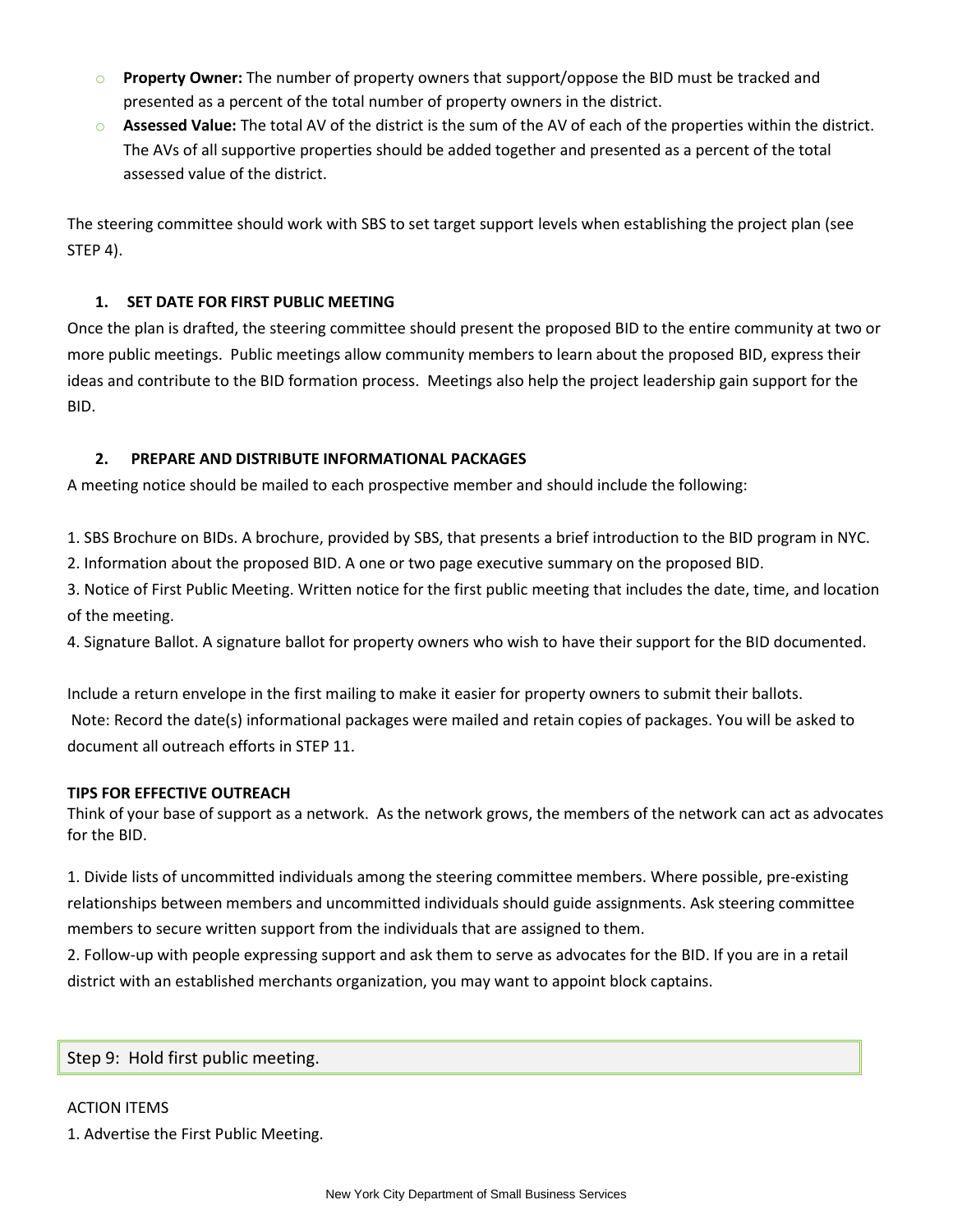#### 2. Prepare for First Public Meeting.

3. Hold First Public Meeting.

#### **1. ADVERTISE THE FIRST PUBLIC MEETING**

In addition to the mailing sent out in STEP 8, some excellent ways to advertise a public meeting are by passing out flyers, advertising in a local newspaper and word of mouth.

#### **2. PREPARE FOR FIRST PUBLIC MEETING**

It is important to be well prepared for the initial public meeting because it will be the first introduction to BIDs for many people in your community.

Carefully prepare your presentation for the public meeting, as well as any materials that will be distributed at the meeting. Since many in the audience will have limited familiarity with the BID program, it is important that all material be as straightforward and accurate as possible.

#### **3. HOLD FIRST PUBLIC MEETING**

Begin the meeting by providing a basic introduction to BIDs. Following this introduction present the highlights of the district plan. At the end of the meeting attendees should be encouraged to join the steering committee, and property owners should be offered the opportunity to document their support of the district by signing support ballots.

Listen carefully to any concerns raised by the public and any insights they may offer. After the meeting, the steering committee should meet to consider changes to the plan based on information received at the public meeting.

#### Step 10: Hold second public meeting.

#### ACTION ITEMS

- 1. Send out Notice of the Second Public Meeting.
- 2. Hold Second Public Meeting.

#### **1. SEND OUT NOTICE OF SECOND PUBLIC MEETING**

A meeting notice package should be mailed to each prospective member with the following items:

1. SBS Brochure on BIDs.

2. Updated Information about the Proposed BID. The one-two pages of information distributed in the first mailing

- (STEP 8) should be updated to reflect changes adopted after the first public meeting.
- 3. Notice of Second Public Meeting.
- 4. Signature Ballot.

#### **2. HOLD SECOND PUBLIC MEETING**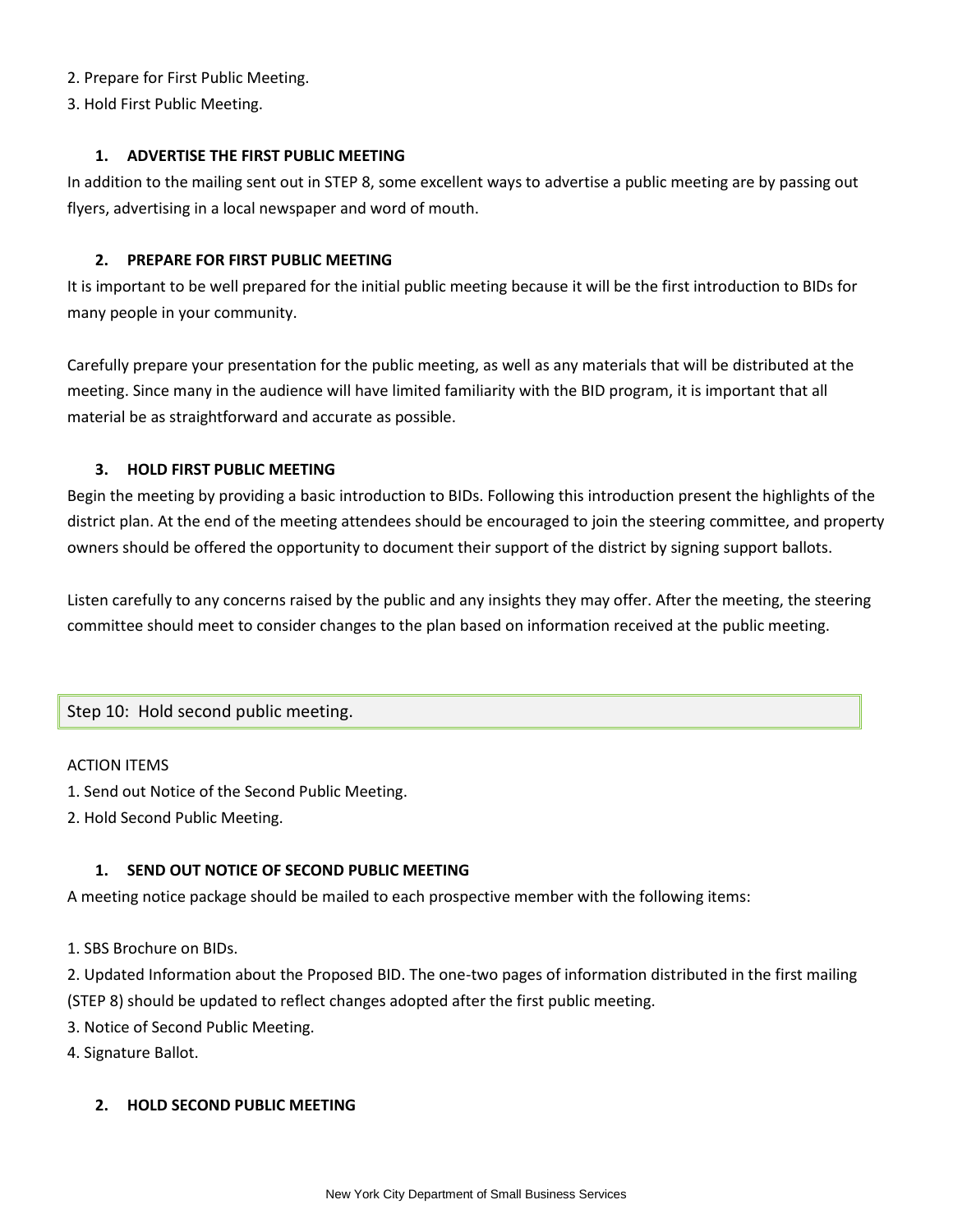You may have to begin the meeting with a basic introduction to BIDs if you find that you have new attendees. Next, the district plan should be presented. At the end of the meeting, property owners who have not already provided signed support should be offered the opportunity to sign support ballots.

Listen carefully to any concerns raised by the public and any insights they may offer. Revise the district plan based on response from the audience.

#### **OUTREACH**

**At this point you should proceed to Step 11 if SBS has indicated that you have a sufficient level of support. If not, you will need to repeat some of the outreach activities that were highlighted in Steps 8 and 9.**

Step 11: Document results of support gathering.

#### **DOCUMENTATION BINDERS**

Make two copies of the documents listed below and arrange them in 3-ring binders.

- o **copy of the project plan**
- o **minutes of steering committee meetings**
- o **copies of materials sent out in informational mailings**
- o **letters of support from elected officials**
- o **hard copy of database**
- o **minutes of public meetings**
- o **log of phone conversations with property owners/commercial tenants**
- o **log of meetings with individual property owners/commercial tenants**
- o **copies of all newspaper articles written about the BID formation effort**

Once complete, submit the binders to SBS. The steering committee should retain at least one copy of all documentation for its own records. At this point, SBS will review the completed documentation and convene a meeting of relevant city agencies to present the proposed district plan. With support from the assembled agencies SBS will submit the plan to the City Planning Commission to commence the legislative authorization needed to formally incorporate the new BID.

#### The Legislative Process

#### **The Legislative Authorization Process**

This guide to establishing a Business Improvement District was written with the intent of getting you through the steps leading up to the legislative authorization process. Once you have reached this stage, SBS will lead the process. As a reference we are providing you with a list of the steps that follow a legally mandated timeline and can take from nine to twelve months to complete.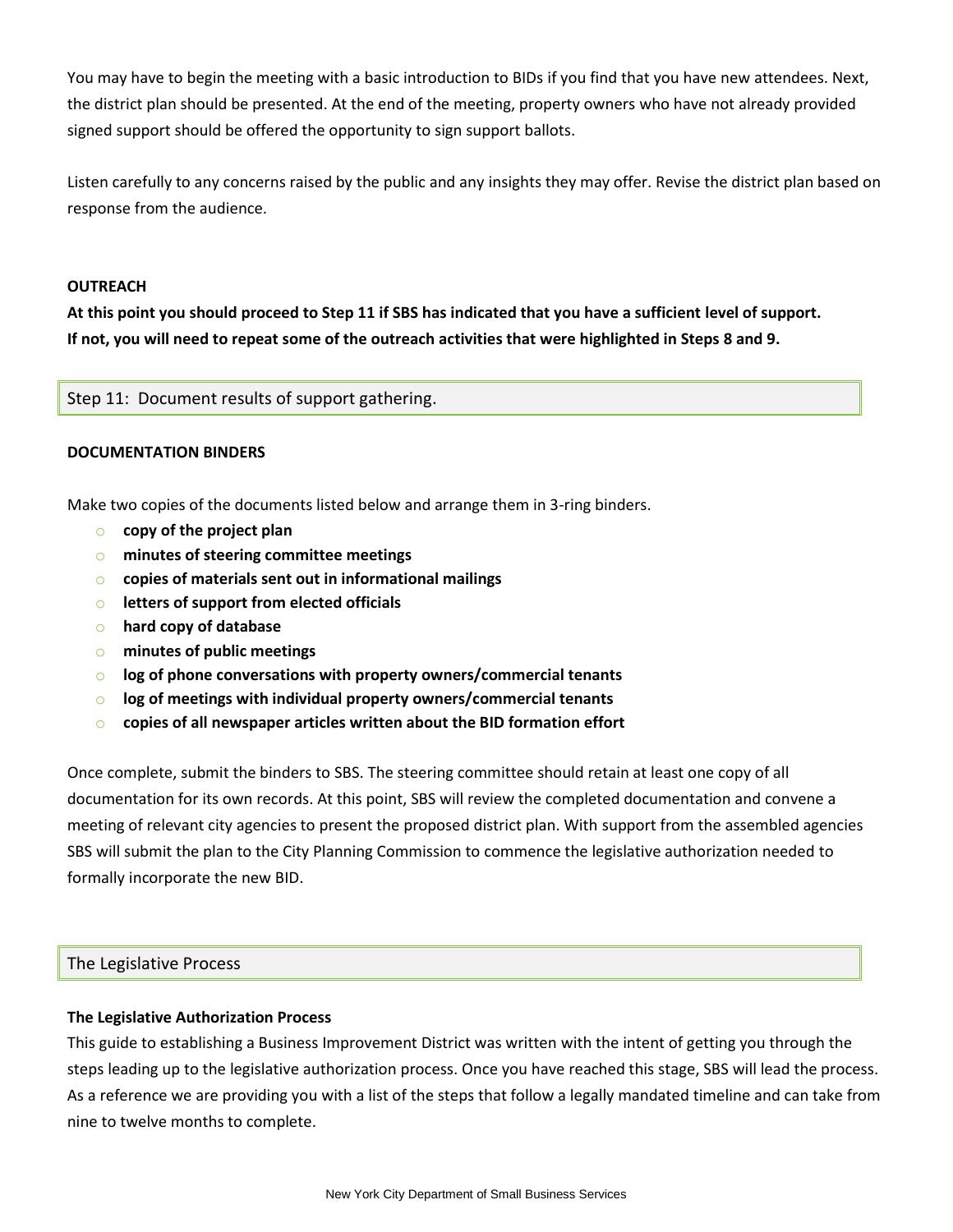#### **Quick Guide to Abbreviations:**

- o CPC City Planning Commission
- o CC City Council
- o CB Community Board(s)
- o BB Borough Board(s)
- o LL Local Law

### **BUSINESS IMPROVEMENT DISTRICT LEGISLATIVE AUTHORIZATION PROCESS**

| <b>ACTION MANDATED</b>                                                                                                | <b>TIME</b>                                                          |
|-----------------------------------------------------------------------------------------------------------------------|----------------------------------------------------------------------|
| 1. Inter-Agency review by SBS.                                                                                        | <b>Official Start</b>                                                |
| 2. SBS submits district plan to City Planning Commission<br>(CPC).                                                    | No mandated time: submission after steering<br>committee and SBS     |
| SBS notifies City Council (CC) of submission of plan to CPC.                                                          | finalize district plan.                                              |
| 3. CPC submits district plan to Community Boards (CB),                                                                | Within 5 days of receipt of district plan.                           |
| Borough Boards (BB), and CC.                                                                                          |                                                                      |
| 4. CB and BB hold hearings and make recommendations                                                                   |                                                                      |
| for the district                                                                                                      | Within 30 days of receipt of plan from CPC.                          |
| plan, which are then taken to the CPC.                                                                                |                                                                      |
| 5. CPC holds public hearings, makes recommendations,                                                                  | Within 60 days of the receipt of CB                                  |
| approves report,<br>and sends report to the Mayor, the affected Borough                                               | recommendation.                                                      |
| President, the CC and City Clerk.                                                                                     |                                                                      |
|                                                                                                                       | Next stated CC meeting following the filing of a                     |
| 6. CC introduces both a Resolution and Local Law (LL).<br>• Resolution contains the district plan and all information | district plan with the City Clerk.                                   |
| about the                                                                                                             | • CC must approve the Resolution.                                    |
| BID and sets the date for the Finance Committee hearing<br>on the LL                                                  |                                                                      |
| establishing the BID.                                                                                                 |                                                                      |
| . Local Law incorporates the BID plan (by reference), CPC,                                                            | • Local Law is forwarded to Finance Committee for                    |
| Borough                                                                                                               | hearing.                                                             |
| President and CB recommendations, if any, and CC report.                                                              |                                                                      |
| • CC Resolution or summary is published in the City<br>Record and                                                     | . Notice is published from 10 to 30 days before the<br>Finance       |
| mailed to property owners.                                                                                            | Committee's hearing.                                                 |
| 7. Finance Committee holds first hearing on BID LL.<br>Hearing adjourns                                               | Within the 10 to 30 day period after Resolution<br>approved by       |
| without vote.                                                                                                         | full CC.                                                             |
| 8. Mandatory objection period for affected property<br>owners to file                                                 | 30 days from close of Finance Committee's hearing.                   |
| objections with the City Clerk.                                                                                       |                                                                      |
| 9. Finance Committee holds second hearing to consider<br>and enact BID LL.                                            | No earlier than 30 days from the adjournment of<br>the first Finance |
|                                                                                                                       | Committee's public hearing.                                          |
|                                                                                                                       | Next stated CC meeting following Finance                             |
| 10. CC adopts BID LL.                                                                                                 | Committee's approval                                                 |
|                                                                                                                       | of BID LL.                                                           |
| 11. Mayor signs BID LL at public hearing.                                                                             | Mayoral public hearing within 20 days after CC                       |